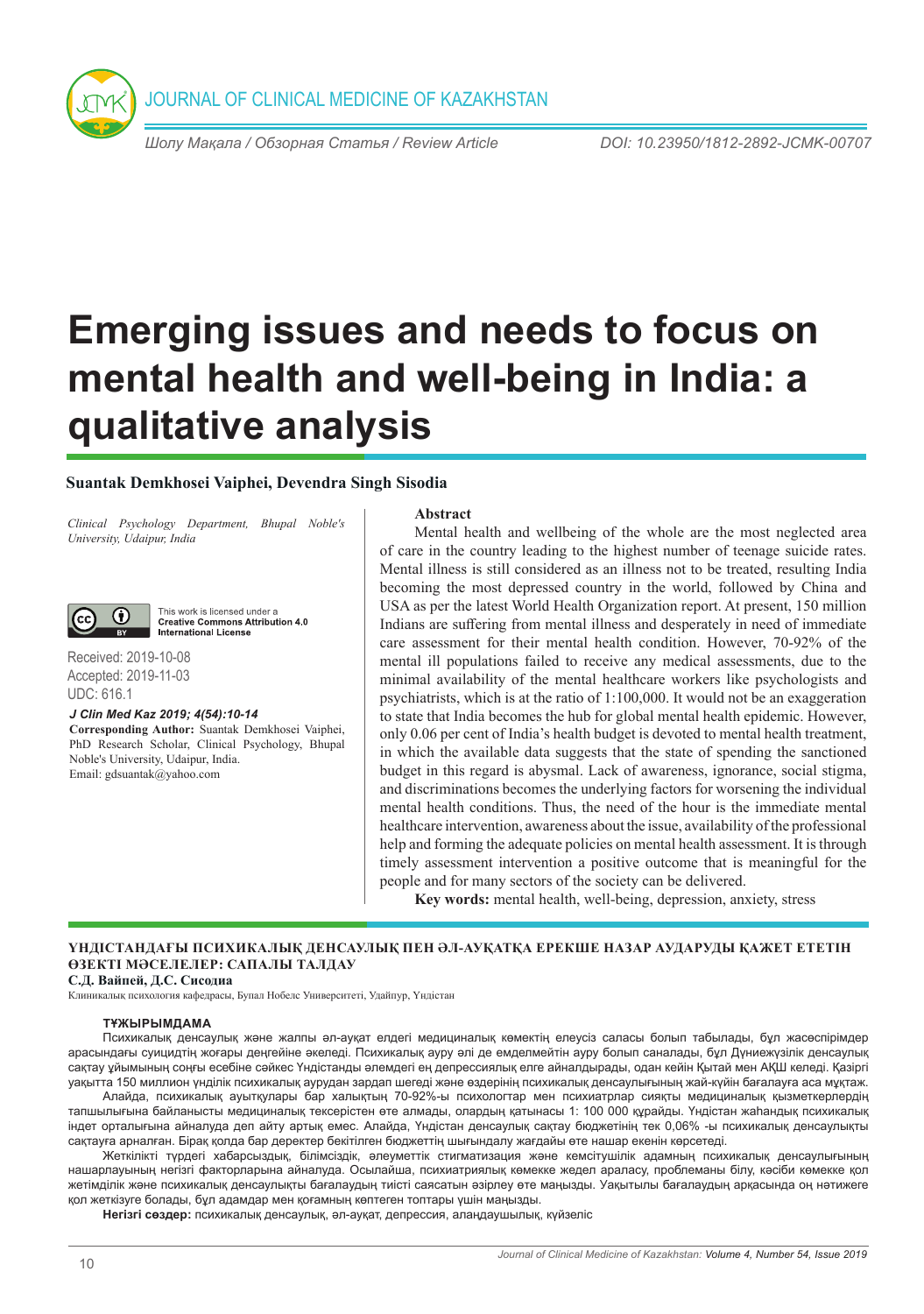#### **АКТУАЛЬНЫЕ ВОПРОСЫ, ТРЕБУЮЩИЕ ОСОБОГО ВНИМАНИЯ КАСАТЕЛЬНО ПСИХИЧЕСКОГО ЗДОРОВЬЯ И БЛАГОПОЛУЧИЯ В ИНДИИ: КАЧЕСТВЕННЫЙ АНАЛИЗ С.Д. Вайпей, Д.С. Сисодиа**

Кафедра клинической психологии, Университет Бупал Нобелс, Удайпур, Индия

#### **РЕЗЮМЕ**

Психическое здоровье и благополучие в целом является наиболее обделенной вниманием областью медицинской помощи в стране, что приводит к наивысшему уровню самоубийств среди подростков. Психическое заболевание по-прежнему считается болезнью, которую не лечат, в результате чего Индия становится самой депрессивной страной в мире, за ней следуют Китай и США согласно последнему докладу Всемирной организации здравоохранения. В настоящее время 150 миллионов индусов страдают психическими заболеваниями и остро нуждаются в немедленной оценке состояния психического здоровья. Однако 70-92% населения с психическими расстройствами не смогли пройти какое-либо медицинское обследование в связи с нехваткой таких медицинских работников, как психологи и психиатры, соотношение которых составляет 1:100 000. Не будет преувеличением отметить, что Индия становится центром глобальной эпидемии психического здоровья. Тем не менее, всего лишь 0,06% бюджета здравоохранения Индии направлено на лечение психического здоровья. Но имеющиеся данные свидетельствуют о том, что состояние расходования утвержденного бюджета в этом отношении является плачевным. Недостаточная осведомленность, невежество, социальная стигматизация и дискриминация становятся основными факторами ухудшения состояния психического здоровья человека. Таким образом, немедленное вмешательство в психиатрическую помощь, осведомленность о проблеме, доступность профессиональной помощи и формирование адекватной политики по оценке психического здоровья являются насущной необходимостью. Именно благодаря своевременному оценочному вмешательству может быть достигнут положительный результат, значимый для людей и для многих слоев общества.

**Ключевые слова:** психическое здоровье, благополучие, депрессия, беспокойство, стресс

#### **Introduction**

*"Mental pain is less dramatic than physical pain, but it is more common and also harder to bear"*

*- C.S Lewis.*

Mental health is a worldwide phenomenon that needs special attention and cares for every individual at any stage of life, from very young age to the adulthood. Mental health problem is a common issue to every individual daily life, relationship, and physical health regardless of their age. Mental health includes human emotional, psychological, behavior, and social wellbeing as it determine on how one deals with stress, think and make choices. Looking at the current situation of India the progress in regards to the mental health services are visible minimal, mainly due to the unavailability of trained mental healthcare professionals. According to the WHO "health is a state of complete physical, mental, and social wellbeing, not only the absence of disease or infirmity." It is a state of wellbeing whereby individuals recognize their abilities, are able to cope with the normal stresses of life, work productively and make an enormous contribution to the society or communities. In which, mental health is about enhancing the competencies of individuals and communities and enabling them to achieve their self-determined goals in the most effective ways [1]. However, mental health is an unconcern area of care in India leading to higher suicide rate among the youths in the global death rate. Thus, the current study has been form to investigate the underlying reason on why mental health is the least concern in India. The aim is also to find out traditional solutions, create awareness, and to form adequate policy on mental health assessment for the better India tomorrow.

#### **Objective**

The study is formed with an aim to highlight the importance of the mental health assessment in Indian healthcare system to deliver quality of life in Indian clinical practices.

#### **Methods**

It is a collective review of the existing documents and literatures on the importance of mental health assessment in clinical diagnosis with the propose solutions. The study also focuses on the barriers to mental health and well-being in the country.

#### **Mental health: the present scenario**

Mental health is not merely the absence of disease or infirmity; it rather is a state of complete physical, mental, and social wellbeing. The concepts of mental health includes subjective wellbeing, perceived self-efficacy, autonomy, competence, intergenerational dependency and recognition of the ability to realize one's intellectual and emotional potential. Mental health refers to the person emotional and psychological wellbeing that relatively helps to demonstrate resilience and the ability to cope in the face of any life's adversities [1]. Mental health can be sometime influenced by several factors like life events, genetics, environment, daily habits, and biological process. It is common to every stages of life and at some point it leads to suicidal activities. Some of the common mental illness that frequently affected people are: Bipolar Disorder, Panic Disorder, Persistent Depressive Disorder, General Anxiety Disorder (GAD), Major Depressive Disorder (MDD), Obsessive-Compulsive Disorder (CD), Post-Traumatic Stress Disorder (PTSD), Schizophrenia, and Social Anxiety Disorder. The term mental health is sometimes used to denote the human condition, which is free from any kinds of mental disorder; having cognitive, behavioral wellbeing, social maturity, and appropriate balance of love, work, and leisure pursuits [2]. In a recent National Mental Health survey around 150 million Indians are suffering from mental illness and desperately in need of immediate care assessment for their mental health condition. However, around 70-92% of the mental ill populations failed to receive their treatment, as mental health and wellbeing are the most neglected area of care in the country. In the India today, mental illness is still not considered as an illness to be treated or as serious physical ailments [3]. Even in its clinical practices mental health remains as the untouched area of care that even worsen the condition of the patients and the family. Indian tends to forget that mental wellbeing is the core to quality of life and wellbeing of the whole.

Unfortunately, India becomes the most depressed country in the world, which is hugely affected by anxiety, schizophrenia, and bipolar disorder followed by China and USA as per the latest World Health Organization report. The National Care of Medical Health stated that at least 6.5 per cent of the Indian population is under serious mental disorder both in the rural and the urban areas. Unlike the other regular medical treatments, consulting the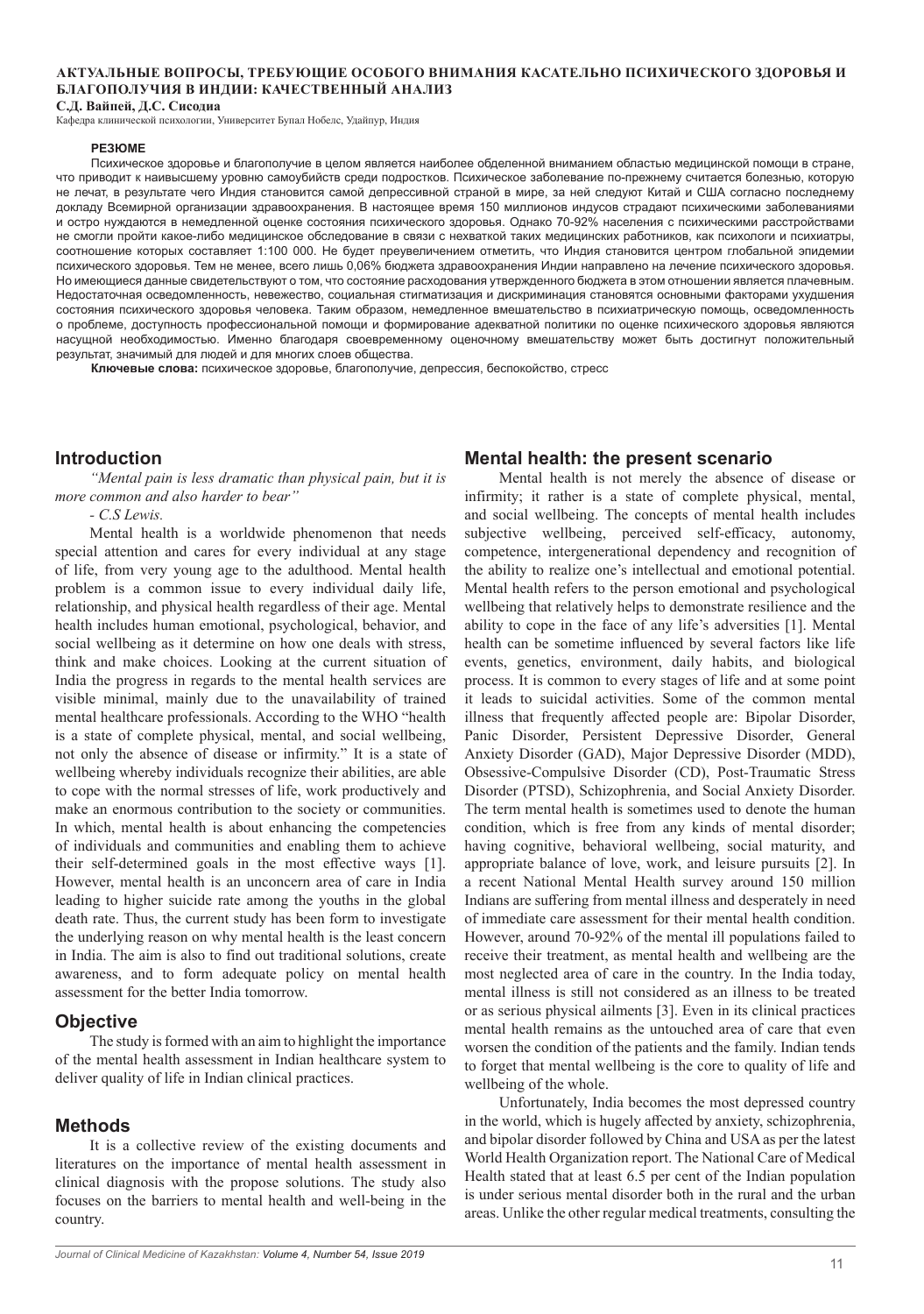psychologists or the psychiatrists are considered as taboo in the Indian society, resulting in the minimal availability of the mental healthcare workers like psychologists and psychiatrists in the country. The 2014 survey reported that the ratio of psychologists and the people who need the psychological assessment are in the ratio of 1:100,000. The study also shows that the average suicide rate in India is 10.9 in 100,000 populations, in which majority of those Indian who committed suicide are in below 44 years of age [4]. Moreover, the WHO reported that India has the highest number of teenage suicide rates in the world. It would not be an exaggeration to state that India is the origin and hub for global mental health epidemic. However, only 0.06 per cent of India's health budget is devoted to mental health treatment, in which the available data suggests that the state of spending the sanctioned budget in this regard is abysmal. Looking at the current situation, majority of the Indian facing mental health issues are mainly due to lack of awareness, ignorance and blatant apathy, leading to a vicious cycle of shame, suffering and patient isolating themselves from the crowd. Thus, the need of the hour is the immediate mental healthcare intervention, awareness about the issue, availability of the professional help and forming the adequate policies on mental health assessment [5]. It is trough timely assessment intervention a positive outcome that is meaningful for the people and for many sectors of the society can be delivered.

### **Causes and symptoms of mental disorders**

Mental health issues are mainly through several genetic and environment factors (biological factor). Mental health disorders are found common through inheriting process from the blood relatives who have suffered from the mental illness (family history). Certain genes increase the risk developing a mental illness, depending on one's life situation may trigger it like abuse or trauma (life experiences). While, some mental health issue arises through the parent environmental

**Table 1** Signs and symptoms of mental health disorders

exposures resulted in the child mental disorder. The exposure to environmental stressors, inflammatory conditions, toxins, alcohol, drugs while in the womb can sometime makes the child suffering from mental illness. Brain chemistry is also another cause for mental health problem; when the neurotransmitters that carry signals from one part to the other parts of the brain and body impaired, the function of nerve receptors and nerve systems change dramatically leading to depression and other emotional disorders [6]. Moreover, concerning the global burden around 16% mental health issues are mainly due to disease and injury ranging in the age of 10-19 years, in which half of all the mental health conditions begins at the age of 14 years and unfortunately most cases are undetected and left untreated. On the other hand, depression is considered as the leading cause of mental illness and disability among adolescents. Failing in addressing adolescent mental health conditions extend to adulthood resulting in impairing both physical and mental health that affected to live an adulthood life to the fullest [4]. In a developing country like India the underlying factors for the mental illness are: financial hardship, lack of healthcare, lack of education/skill, lack of basic resources, inability to provide for self and for one's family, and unfulfilled desires in life leading to suicide among the poor and underprivileged people. Daily life experience such as trauma, abuse, smoking, drinking, economic crisis and discrimination also plays an important role in causing mental illness in India[3].

Looking at the current condition of India as a whole, mental illness is visible causing life miserable and severe problems in daily life and relationships. The signs and symptoms of mental disorder can be varying from one person to another depending on the types of disorder one has gone through. In general mental health symptoms can affects emotions, thoughts and behaviors. The followings are some of the early signs and the common mental health symptoms:

| SIGNS AND SYMPTOMS OF MENTAL ILLNESS      |                                                            |                                                      |
|-------------------------------------------|------------------------------------------------------------|------------------------------------------------------|
| Excessive Use Of Drugs                    | Withdrawing From People And Usual Activities               | Consistently Having Low Or No Energy                 |
| Sleeping Or Eating Too Much Or Too Little | Feeling Numb Or Like Nothing Matters                       | Displaying Uncharacteristic Emotion And<br>Confusion |
| Not Being Able To Complete Standard Tasks | Persisting Thoughts Or Memories That Reappear<br>Regularly | Thinking Of Harming One's Self Or Others             |
| Hearing Voices, Delusion                  | Having Unexplained Aches And Pains                         | Feeling Helpless Or Hopeless                         |
| <b>Experiencing Severe Mood Swing</b>     | Forgetful & Worried Unnecessarily                          | Inability to Perform Daily Task                      |
| Traumatic Experience                      | Stressful Life Situations                                  | Abuse or Neglected                                   |

It is not always possible in most cases to identify whether someone is developing any types of mental health problem. However, if the above symptoms and signs are being developed in a short space of time, it may lead to the clue that the person is facing a mental health issue. It is also important to identify what types of treatment can work in the individual as each mental issue has their own strategies or treatments. Some of the underlying treatments around the mental health are Psychotherapy that includes CBT-Cognitive behavior therapy, exposure therapy, and dialectical behavior therapy; Medication for symptoms improvement; Self-help including lifestyle changes like reducing drug intake, sleeping more, and eating well [7]. Most importantly, getting professional help in the initial process of mental health is the core to have a positive mental health, which

will lead individual to cope successfully with stressful life events.

### **Barriers to current mental health services**

Mental health is an integral part of health and can be affected by a range of psychosocial-economic factors that need comprehensive strategically approach for promotion, prevention, treatment, and recovery. In a low- and middle-income country like India, the advance progress in mental health service is visible consistently slow and minimal. Some of the major barriers can be seen in the existing public health priorities and its influence on funding; challenges to delivery of basic mental health care in the primary care settings; the minimal numbers of well-trained professionals in the area of mental healthcare;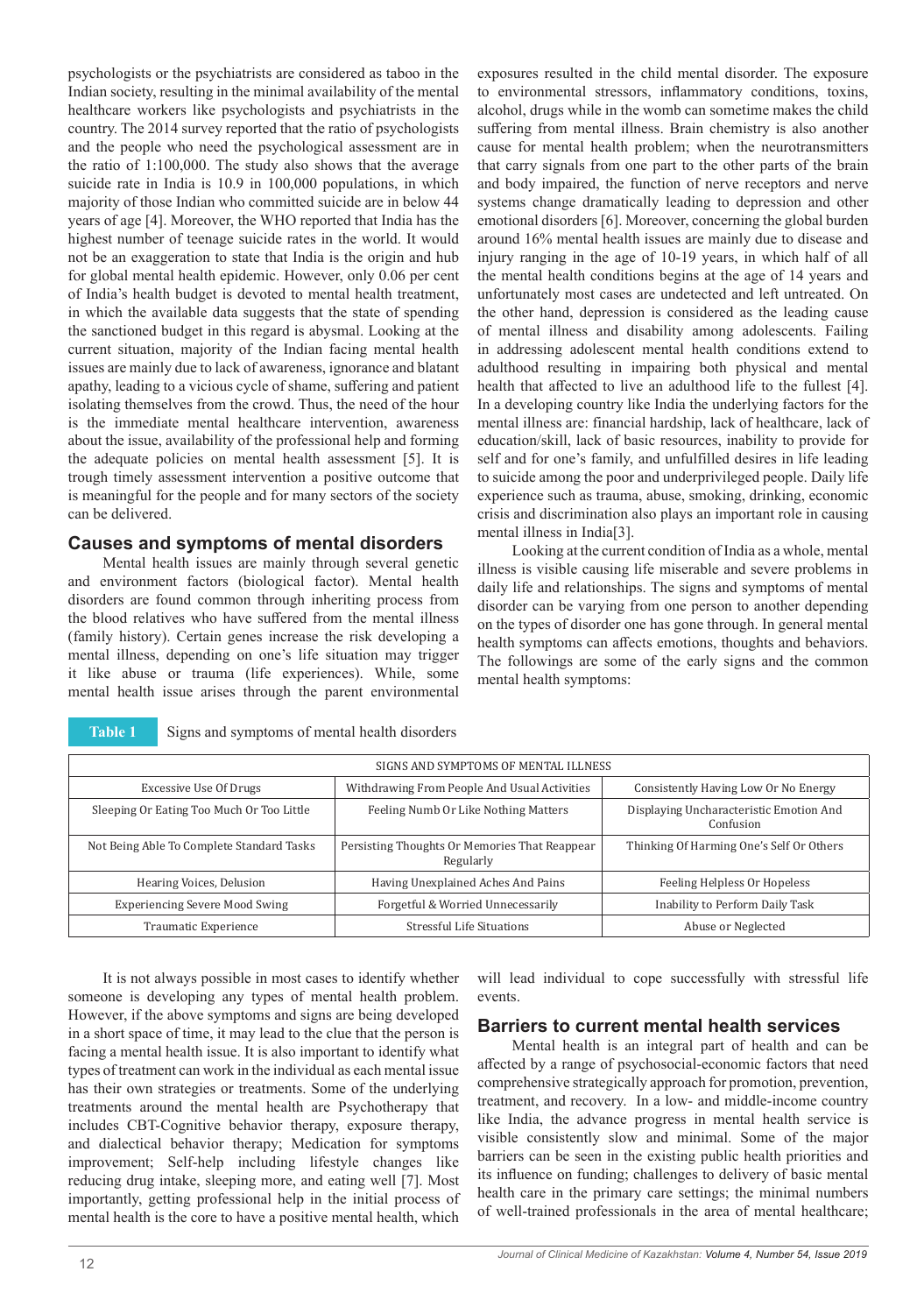and lack of mental health perspective in public-health leadership [8]. The existing barriers are mainly due to the lack of funding for mental health services is the core barrier in implementing quality mental health services, including inadequate coordinated and consensus based national mental health advocacy and plans, the absence of mental health in major donor priorities, marketing of expensive pharmaceuticals by industry, cost-effectiveness information on mental health services that is unknown to senior decision-makers and social stigma among others [9]. Moreover, lack of strong mental health advocacy in countries to increase resources for mental health services and the role of social stigma and the view that mental health is a private responsibility are also the two barriers to mental health.

In India at present, social stigma and discrimination against people with mental disorders is an underlying barrier to mental health service. It contributes to delays in seeking care, impedes timely diagnosis and treatment for mental disorders, serves as an impediment to recovery and rehabilitation, and ultimately reduces the opportunity for fuller participation in life [10]. In recent investigations, the major barriers to mental health service utilization include a scarcity of resources, unequal distribution, inefficient use, non-medical explanations, and a lack of awareness, and accessibility. Among all, one of the major problems that exist in Indian mental healthcare is the treatment gap, or the number of individuals with an illness who need treatment but do not receive it [11]. The studies also highlighted the shortage of mental health resources, inadequate infrastructures, and the scarcity of healthcare professionals as the underlying barriers that contributed in failing to provide quality mental healthcare in India. The five key barriers that need to be overcome to the address the prevailing challenges of mental health issues in the country are [12]:

• Anti-Social Disorder (Overreacting to a particular situation with anger and behave in a way that is harmful to others);

Amnesia (Experiencing persistence loss of memory);

• Asperger's Syndrome (Difficulty and reluctance towards social interaction, verbal communication, physical clumsiness and repetitive pattern of behavior);

• Major Depressive Disorder (Low self-esteem, reluctance towards enjoyable activities, high pessimism, avoiding social gathering, and morbid thoughts);

• Obsessive-Compulsive Disorder-OCD (mental disorder where the victim feels a constant need to set things/objects right, and repeating a particular chore).

Overcoming the above listed barriers can help individual in combating the social stigma of the modern Indian society and suicidal activities in the most successful ways. It will also help in tackling down the anxiety disorder, stress, depression, and will pave a way to have quality time with others and in building quality relationships.

## **Propose solutions and suggestions**

Looking at the current condition of mental health in India, it is a high time to bring it into the light from being hidden under the curtain of social stigma and discriminations. It is clear that 150 million people in India need immediate mental health assessment, while the 70 to 92 percent of these populations failed to receive mental treatment, as mental health and wellbeing being one of the most neglected area of care in the country. At this point, the needs of the hour in India is mainly to focus on the preventive measures and the treatment plans and policies like, accepting mental health problem as a serious illness to be treated like the other physical symptoms;

increasing public knowledge and awareness of mental disorders; to train maximum number of mental health professionals; to standardized the structured of mental ill diagnosis and with psychopharma interventions; maximizing the numbers of quality rehabilitation centers for people suffering from substance abuse; more mental health hospitals for the psychiatric patients with quality care and treatment options available for mental disorders; implementing mental health First Aid Officers in communities, schools, colleges, and in organizational levels. It is also important to contextualize the Indian sub-culture with the latest therapeutic techniques, temperaments, and cognitive biases needs to encounter the prevailing challenges of mental health disorders in the country [3].

The focuses on holistic education by introducing 'Happiness Curriculum' in the school syllabus by the Delhi Govt. and the 'Happiness' program launched by the IIT Madras that includes meditation, value education, and mental exercise served as an innovative step towards building a quality mental health and wellbeing in the society. It is the absence of value based curriculum in schools and at home has created a vacuum in today's children mindset, not knowing on how to feel content and happy [13]. The absence of anti-anxiety medications, antipsychotic medications, and mood-stabilizing medications in the Indian mental health disorder treatments are also the major factors that turn India into a mental disorder hub. It is to be noted that mental illness is the leading cause of disability; it can also worsen emotional, behavior, and physical problems of the individual. Some of the traditional ways to combat with the mental health disorders in India can include developing positive attitude towards self and others; regular exercise to stay physically active; voluntary works on helping others; getting enough sleep; eating healthy diet; being socialized and spending time with others; and the most importantly, seeking professional help and using effective coping skills to deal with problems or issues in life. Finding purpose and meaning in life that can benefit others and self is also an effective mechanism to overcome mental health problems. Developing positive mental health is the core to make life more meaningful and to cope with stresses of life.

#### **Conclusion**

Mental health wellbeing is a positive outcome that creates a quality of life and living for people and the society, however it is an unheard topic in many developing countries. The underlying reason behind India turning into a mental health disorder hub could be the lack of awareness, social stigma, and discriminations. The only way to overcome the prevailing social stigma on mental health is to spread awareness on the causes, effects, and the quality steps to be taken on its diagnosis. Improving medical and mental health related technologies and making it available at any cost in its mental health centers could also be another solution. Increasing the numbers of mental health centers with quality treatment is the need of the hour in India. It is also important to implement mental health and its seriousness as a subject of study in the high schools and college's level would enhance people awareness on the importance of mental health and wellbeing in the society.

**Disclosures:** There is no conflict of interest for all authors.